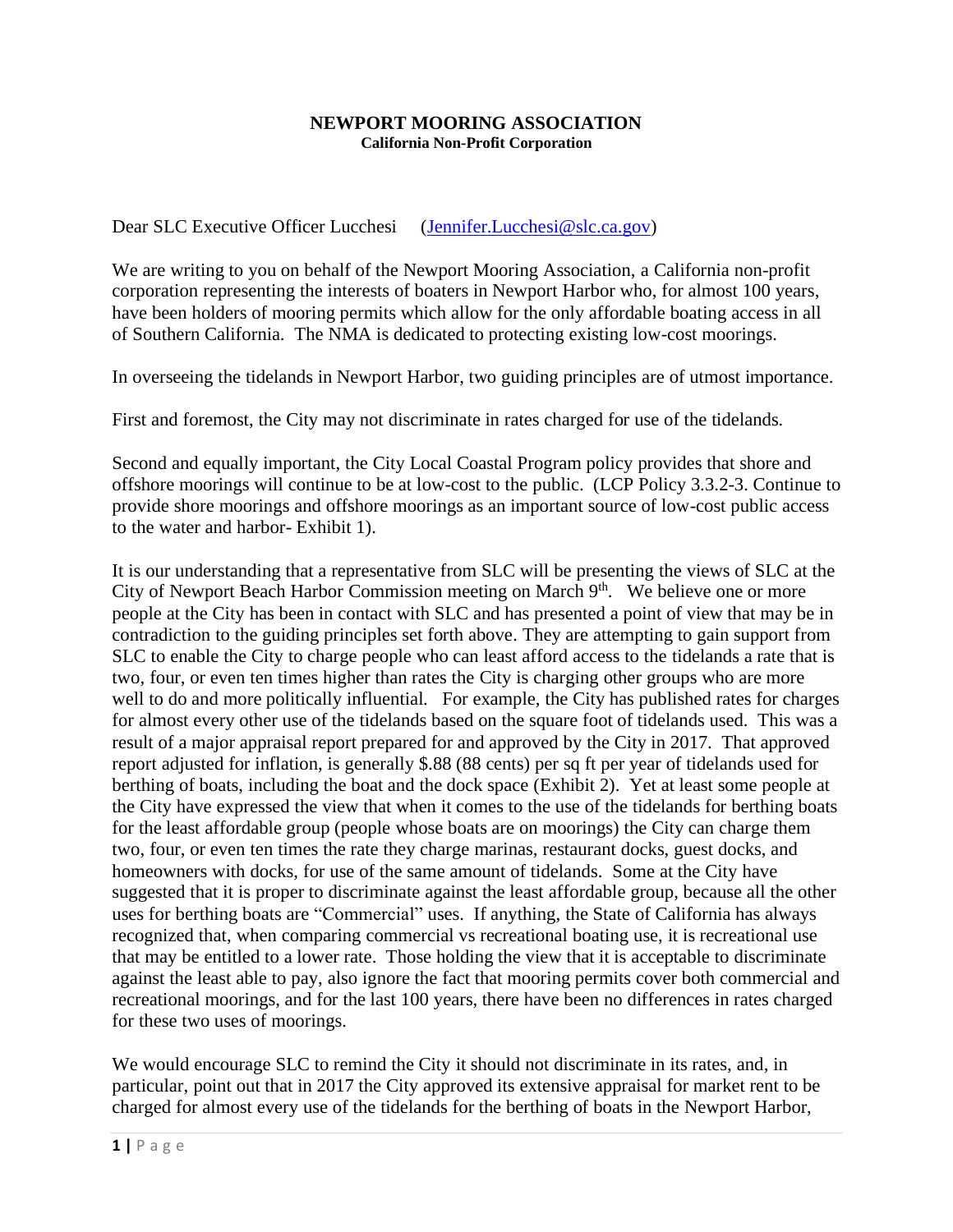and the City may not discriminate against those least able to afford boating by charging those boaters rates far in excess, on a square foot basis, than the City is charging for almost every other use of the tideland for the berthing of boats. This appraisal uses the identical methodology that the State Lands Commission used for Tomales Bay and the San Francisco Bay Are tidelands. Here is a link to the appraisal this very important approved appraisal from the firm of George Hamilton Jones: [636354683478370000 \(newportbeachca.gov\)](https://newportbeachca.gov/home/showpublisheddocument/55811/636354683478370000)

By way of background, there is currently a contested shore mooring fee increase recommendation that was made by the city on January  $12<sup>th</sup>$ , 2022 (see Exhibit 3). This recommended fee increased the current rates charged for shore moorings from \$1.58 Lineal Foot ("LF") per month to \$20 a LF per month, which was a proposed increase of over 1,000% (ten times increase). The City's study shows the square feet occupied by a boat on a shore mooring including the areas in front of, and behind the boat, covers 288 square feet of tidelands. The current rate of  $$1.58 \text{ LF} = $341.28 \text{ per year} = $1.19 \text{ per square feet of tiedlands used per year for}$ shore moorings. That is the *highest rate* currently being charged by the City for all other uses of the tidelands for berthing boats. Any proposal to increase the rate would mean that persons with shore moorings would be charged far, far more than the City is charging to all other users of the same tidelands for berthing boats.

This fee increase proposal has been held over to March  $21<sup>st</sup>$  for a public "study session" due to significant public outcry. We are concerned that at the public meeting this Wednesday, on March 9, the City will be asking the representative from the SLC one-sided questions to solicit certain responses that will be used as sound bites on the pending shore mooring fee analysis. We respectfully ask that the SLC representative be mindful and sensitive to the guiding principles set forth above regarding not discriminating in rates and the City's commitment to the Coastal Commission to provide affordable mooring for boats, as well as the various legalities that involved in the shore mooring fee analysis.

To summarize we would like the SLC, and its representatives, to be aware of the following:

- 1. Low-cost recreational harbor amenities are protected by the Coastal Act and allowed for in the City municipal code and otherwise.
- 2. The City is currently proposing to discriminate in how it charges for berthing boats in Newport Harbor, and in that discrimination, the certain people at the City want to put the highest rates on those least able to afford the rates, by increasing their rates to rates that that are 2, 4, or 10 times higher than rates charged for the same square feet of tidelands used. When the City charges for tidelands associated with influential homeowner and marina operators, it uses methodology similar to SLC commission (based on the square foot of tidelands occupied related to berthing a vessel on the tidelands). However, when the City determines rates for less influential mooring permittees it uses a totally different methodology that results in a rate 2, 4, or even 10 times higher than the rate charged for the same tidelands for berthing boast to others.
- 3. In the past the City has mistakenly stated that the Beacon Bay Bill has specific language requiring fair market rents be charged for any and all uses of the tidelands. At the Harbor